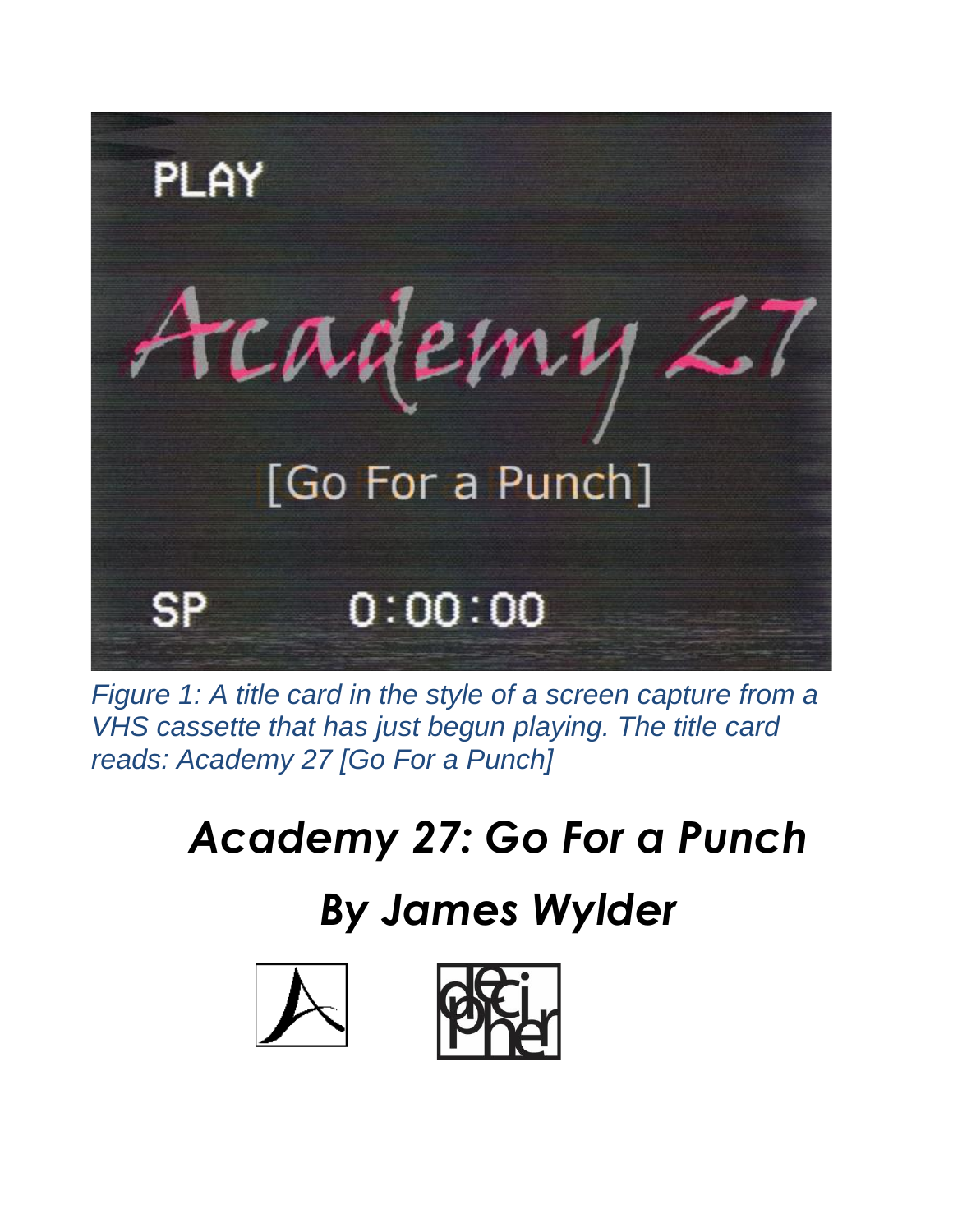It had already been four hours, and Sang Mi was going insane.

"Could you stop playing that?"

Li Xiu didn't look up from where she was laying on the floor holding her blaring phone. "You don't like Janice Rose?"

"Of course I like Janice Rose! But you've been playing that on repeat for hours now."

"We don't have any wifi and it already buffered this album, so get off my back."

Tsetseg was avoiding them both by the far wall of the bathroom. Sang Mi wasn't sure why she wasn't spacing herself from Li Xiu, but she had the strange feeling that if she did move over to one of the walls, she would be losing some sort of unstated match against her. With yet another sigh, she turned and looked into the mirror, leaning against the white porcelain sink. At least the lights hadn't gone out, but she was starting to look more bedraggled than she'd expected for the few hours they'd been trapped in here. Who'd have expected that the ceiling would collapse in front of the entryway to the bathroom? It hadn't even had the decency to fall before their morning classes happened, or after they'd eaten lunch. She hadn't even brought a snack with her,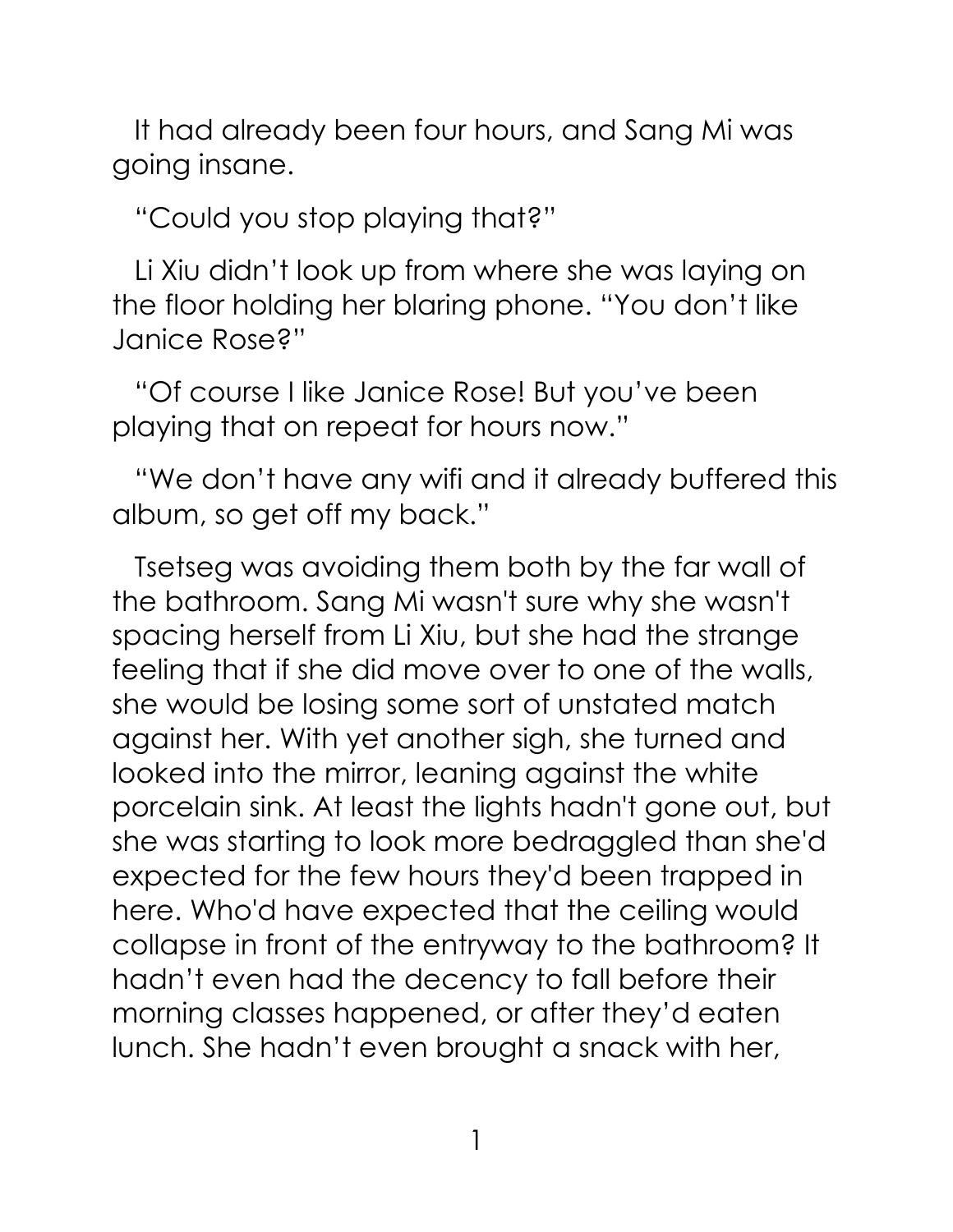which was an extra frustration. Still, they couldn't be trapped in here too long, right?

She frowned over at the stalls. Zhyrgal was in stall 3; the others were empty, though she hadn't actually gone and looked into each toilet bowl.

"Did any of us bring food? I just think it's best if we take stock of our situation–"

Li Xiu cut her off. "If I did, I wouldn't be sharing it with you."

Sang Mi put on a smile so fake you'd think it was a Halloween mask. "You're such a generous wellmannered person, you know that?"

"Everyone knows you should keep a snack in your purse."

"I try not to carry one if I can help it."

"You use a messenger bag, that's just a purse for people who think they're too cool for purses."

"I don't have that either! Do you see a bag on me anywhere?"

"I don't know, let me check." Li Xiu stayed glued on her phone.

"Well?"

"I lied, I don't care."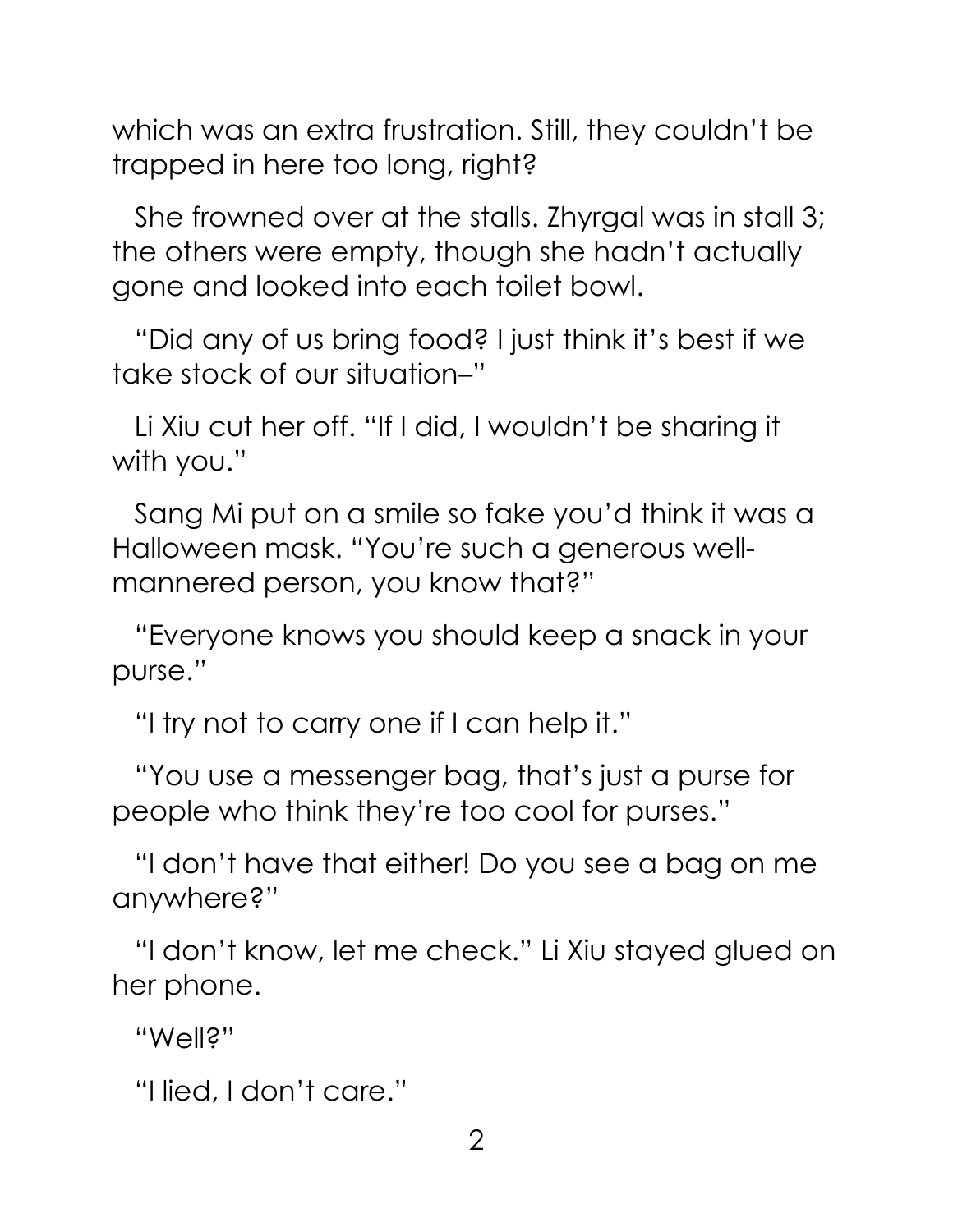Tsetseg slapped the wall and spoke loud enough in the closed space it hurt their ears. "Could you two just cut it out for five minutes? I'm hungry, I'm tired, I want to go home, and I am already sick of your bickering."

They looked away from each other, somewhat ashamed, somewhat unrepentant, as Zhyrgal chimed in from her stall. "Yeah, what she said."

They turned away from each other, trying to avoid making jibes, as Sang Mi's thoughts turned once again to Zhyrgal. What were the chances that she'd get stuck in a bathroom with Zhyrgal anyway? Sang Mi had done her best to be cordial and even friendly with the girl, but the underlying knowledge she was on the payroll of CISyn, a company on Earth that specialized in intelligence gathering (to put it politely), had hampered attempts at a real friendship. Would the two have been good friends if not for her overhearing that call? Sometimes, Sang Mi doubted she'd really ever heard it. It was too outlandish. She was just paranoid and had made it up. The thoughts swarmed around her head non-stop till she decided that she had to trust that her own memories were real. That didn't actually stop the thoughts, but it did make them easier to deal with, which was something.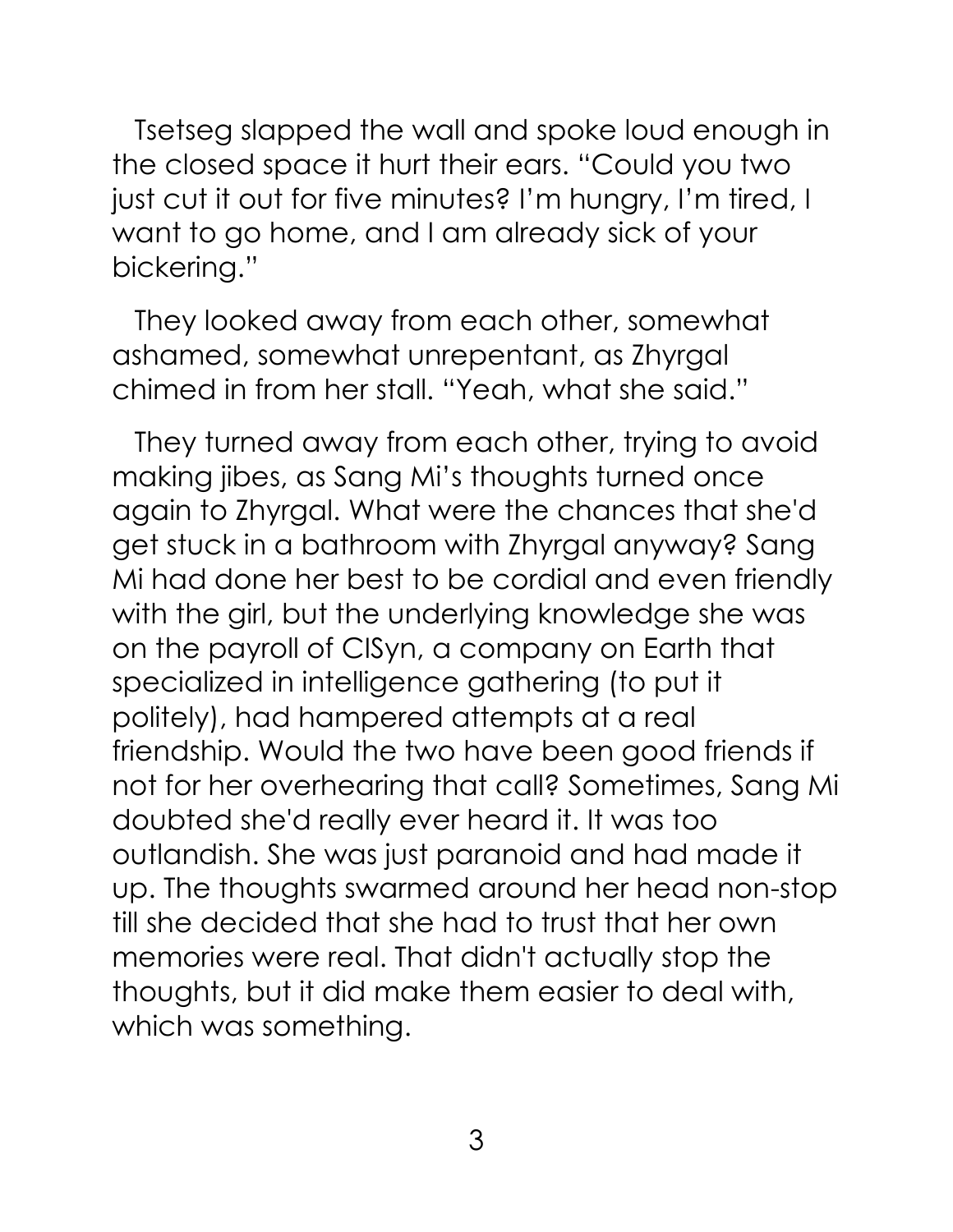Another hour passed, marked only by Li Xiu and Sang Mi continuing to make passive-aggressive remarks at each other while Tsetseg tried her best to ignore them. Zhyrgal remained in her stall. Sang Mi couldn't get herself to nap and wasn't sure if that was even a good idea. She'd stayed up watching old horror programs, lots of low-budget 2D stuff from Earth. Nightmares galore, and now she was paying for it with her cranky attitude in an emergency situation.

"Do you think we'll get out of here?" Tsetseg asked. There was a new edge of fear in her voice; Sang Mi didn't like it.

"Of course we will, they have to be working to get us out right now." Glancing in the mirror, her face did not look particularly reassuring.

Li Xiu scoffed from the floor. "You don't know that."

Tsetseg slumped. The poor girl was hitting her limit.

Sang Mi glowered. "Yes I do! And even if I didn't, do you think anyone here needs to hear that right now when we're trapped like this trying to hold onto hope?"

"False hope is worse than no hope at all," Li Xiu countered.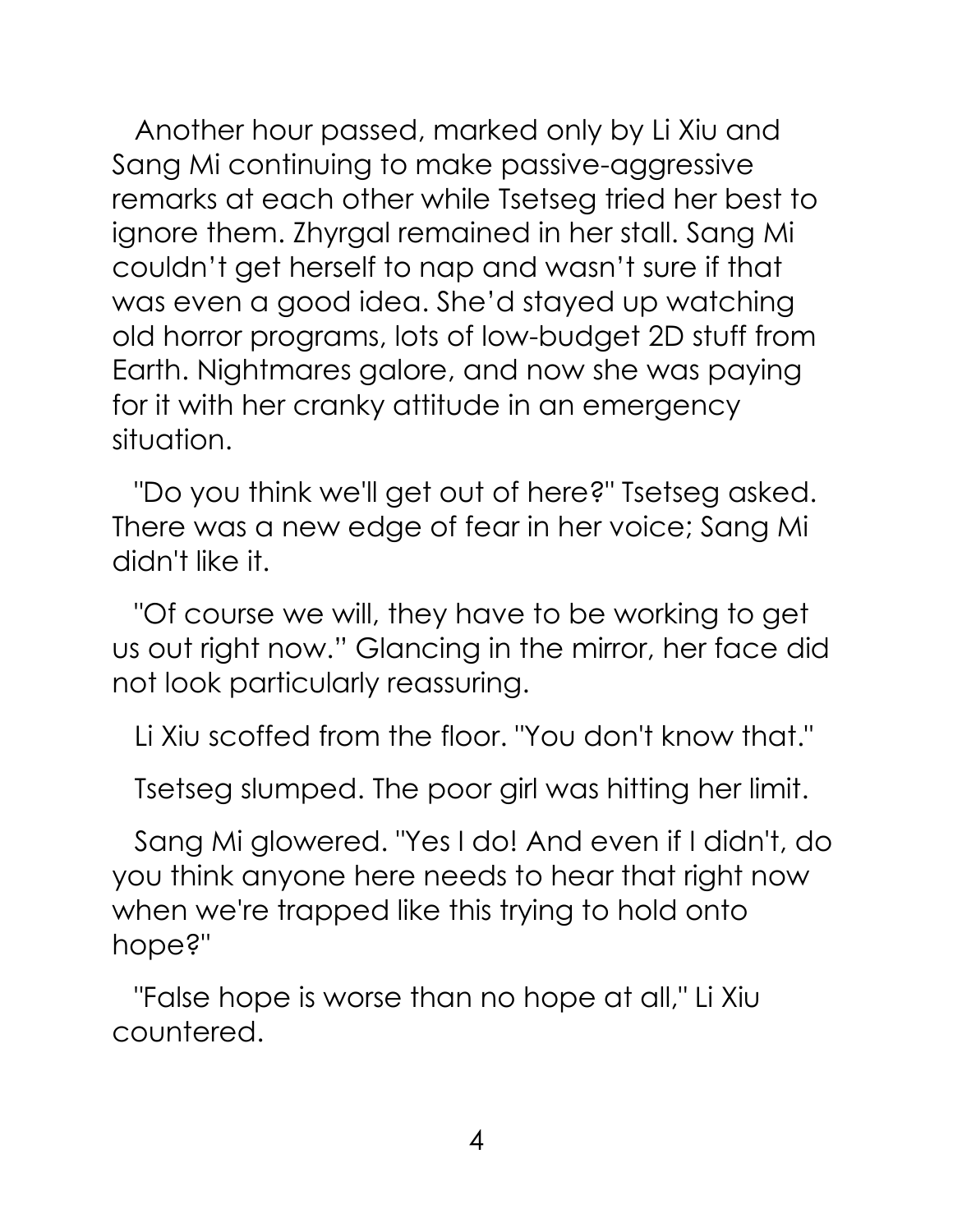A stall door opened; Zhyrgal was there. The lights flickered, and her glasses turned into white splashes in the darkness for a moment. Her hair hung loose down the sides of her face, covering it in shadow. "Could you two quit fighting?" she spat.

"We barely started," Li Xiu shot back.

"You've been on and off for hours now! Just... work out whatever your weird issues are with each other and get on with it! We're all hungry, we're all tired, we're all scared, so just get it over with so we can have some damn peace in here!"

"Y-yeah!" Tsetseg joined in, and the two girls edged towards each other till Sang Mi and Li Xiu felt like they'd been unwillingly placed on a team together. "Zhyrgal here makes a great point, you two need to cut this out immediately. If we don't all work together, how will we survive if this situation gets worse?"

"Not to mention," Zhyrgal added, "you're both the ones who fashion yourselves leaders. Isn't this sort of bickering below you both, or did I misjudge you?"

"I am not a leader," Sang Mi said.

"Then why are you always making the other students fall into your little plans and plots?" Zhyrgal asked.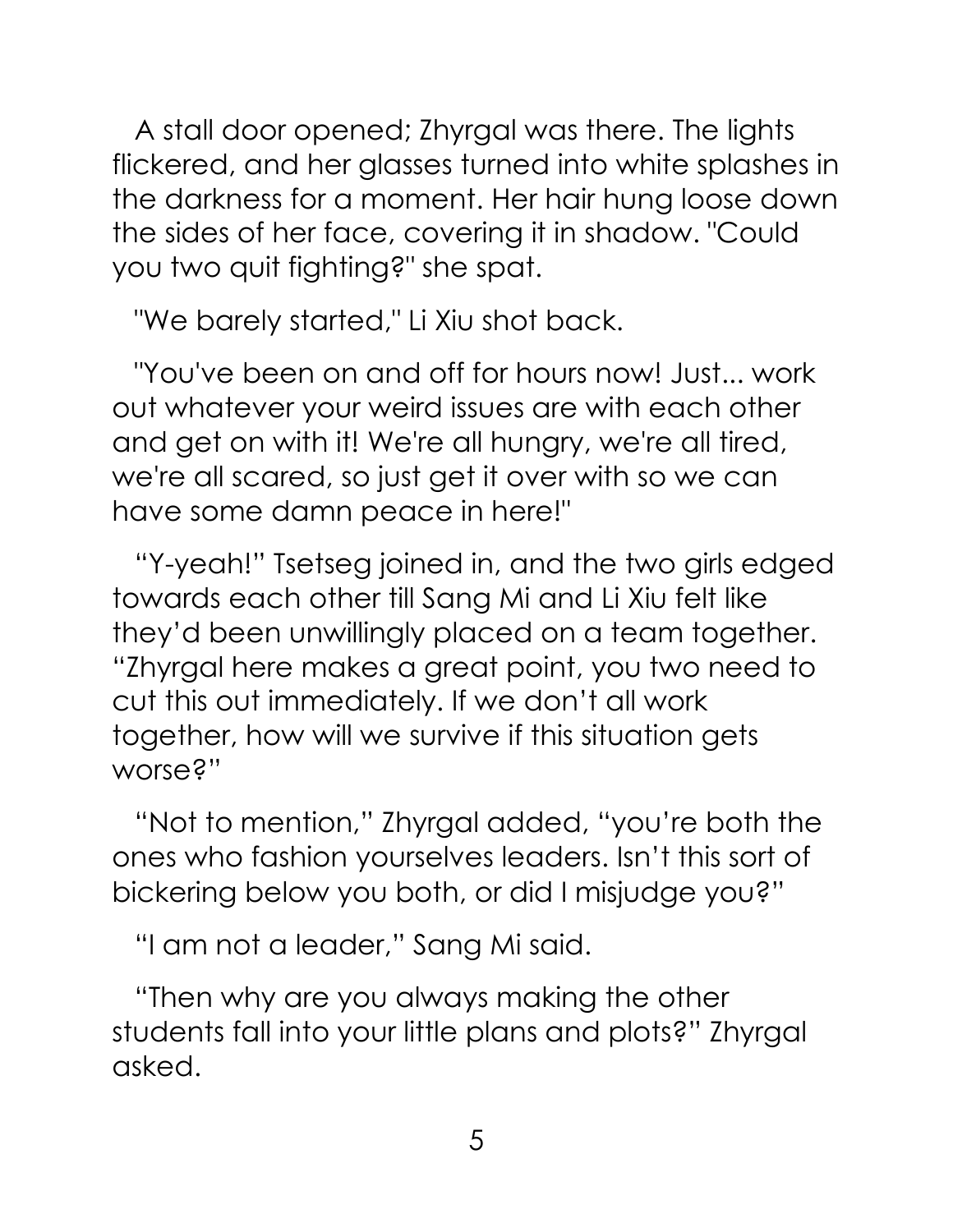Tsetseg frowned. "Okay, that's going a little far…"

Li Xiu laughed. "This is exactly what I don't like about you, Sang Mi. Look at you, you can't even take responsibility when you do things right! Have you ever faced a consequence or have you just wiggled out of them all?"

"Well at least I'm not eating off a silver platter in the poorest district of the city!" she shot back.

To her surprise, Li Xiu looked genuinely hurt. "That's not fair."

"We're all on the same side here, right?" Tsetseg said, trying to mediate. But this just shifted Sang Mi's bubbling ire.

"Are we?" she said with a pointed look at Zhyrgal. "Are we all on the same side? It seems to me like this whole situation is awful convenient. Getting us all trapped in here together. How do we know you didn't plan this, huh? What are you hiding from all of us, Zhyrgal? Why were you sitting alone in that stall for five hours straight? Even you had to get cramped or bored, right? Come on then, spill it! What. Are. You. HIDING?"

Zhyrgal looked down, biting her lip, and after a pause, pulled back the hair veiling her face to reveal the acne outbreak that had spread along her cheeks.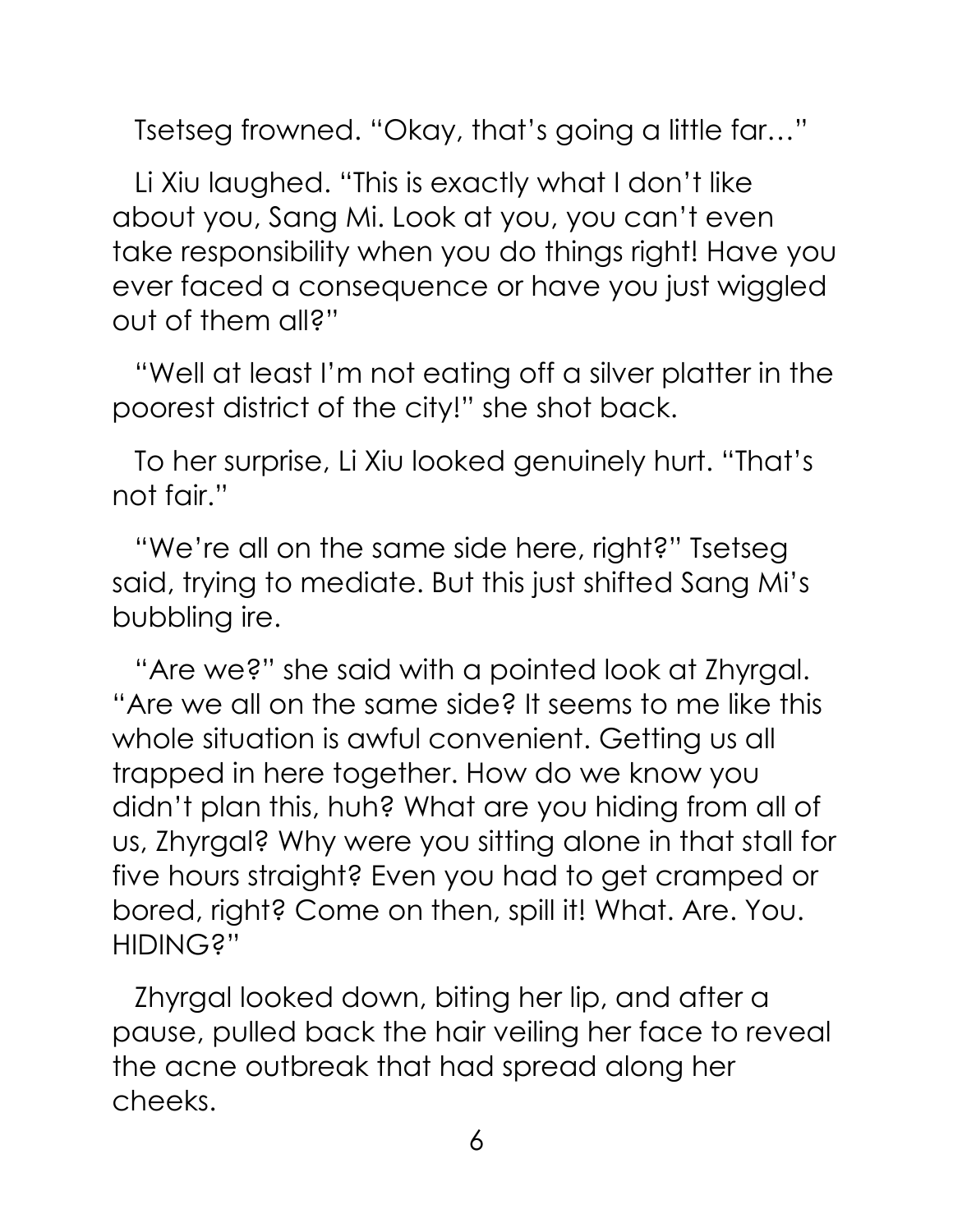"...What the hell, Sang Mi?" Tsetseg said.

"Yeah. I'm sorry. Sorry, Zhyrgal…" Sang Mi said.

The girls stared at Zhyrgal in silence for a time. It felt like it was going to stretch on for an eternity, until it was suddenly broken.

"Go for a punch," a voice said.

They all turned to stall two, which they'd all assumed was empty despite the door being shut. But that door always looked locked until you pushed on it, so they'd had no reason to suspect otherwise.

"Sorry, what did you say?" Sang Mi said.

"I said to go for a punch."

"I thought there wasn't anyone in there?" Tsetseg asked.

"It was locked when I came in," Zhyrgal clarified.

"And you didn't say anything?" Li Xiu said, while Sang Mi looked relieved she didn't have to ask the question.

"You were too busy arguing."

She had them there.

"Why don't you come on out, we're all friends here!" Tsetseg said.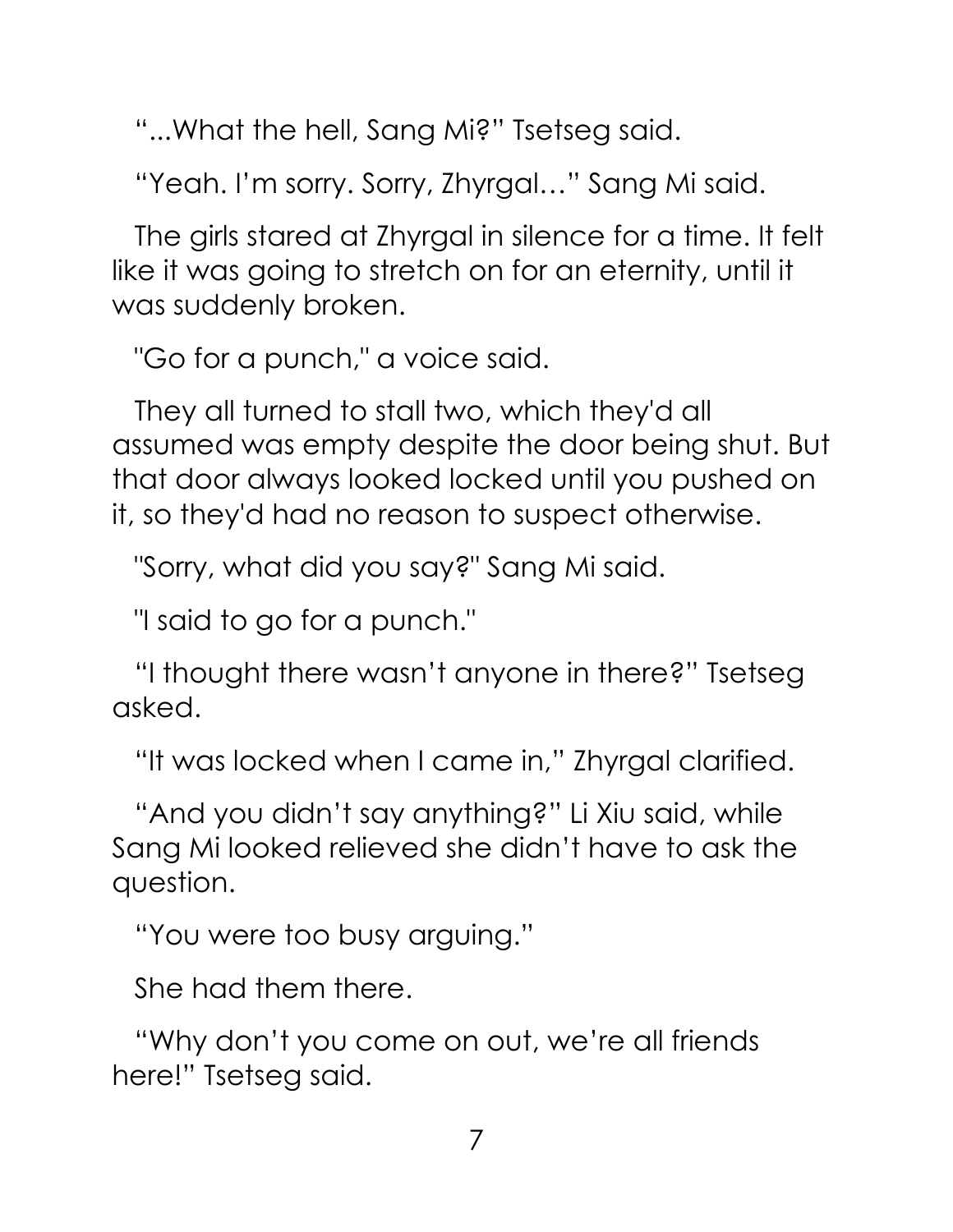The voice laughed at that. "After five hours of this, that's genuinely the funniest thing anyone has said today."

Fuming again, Li Xiu gestured accusatively at the door of the stall, which was pointless since the door was very much not transparent. "Who are you anyway, we've been trapped in here for god knows how long--"

"Five hours."

"--right. And you are only now revealing yourself?"

"You're only now realizing you didn't check all the stalls?"

Li Xiu and Kalkingkata exchanged a mutual look of dissatisfaction with this revelation. Zhyrgal pursed her lips pointedly as Tsetseg patted her on the shoulder.

Sang Mi raised her voice a little. "Okay, then, who are you?"

"I have a question for you, Sang Mi."

"I asked you who you are."

Tsetseg raised her hand as if being called on. "I agree, I want to know who you are as well!"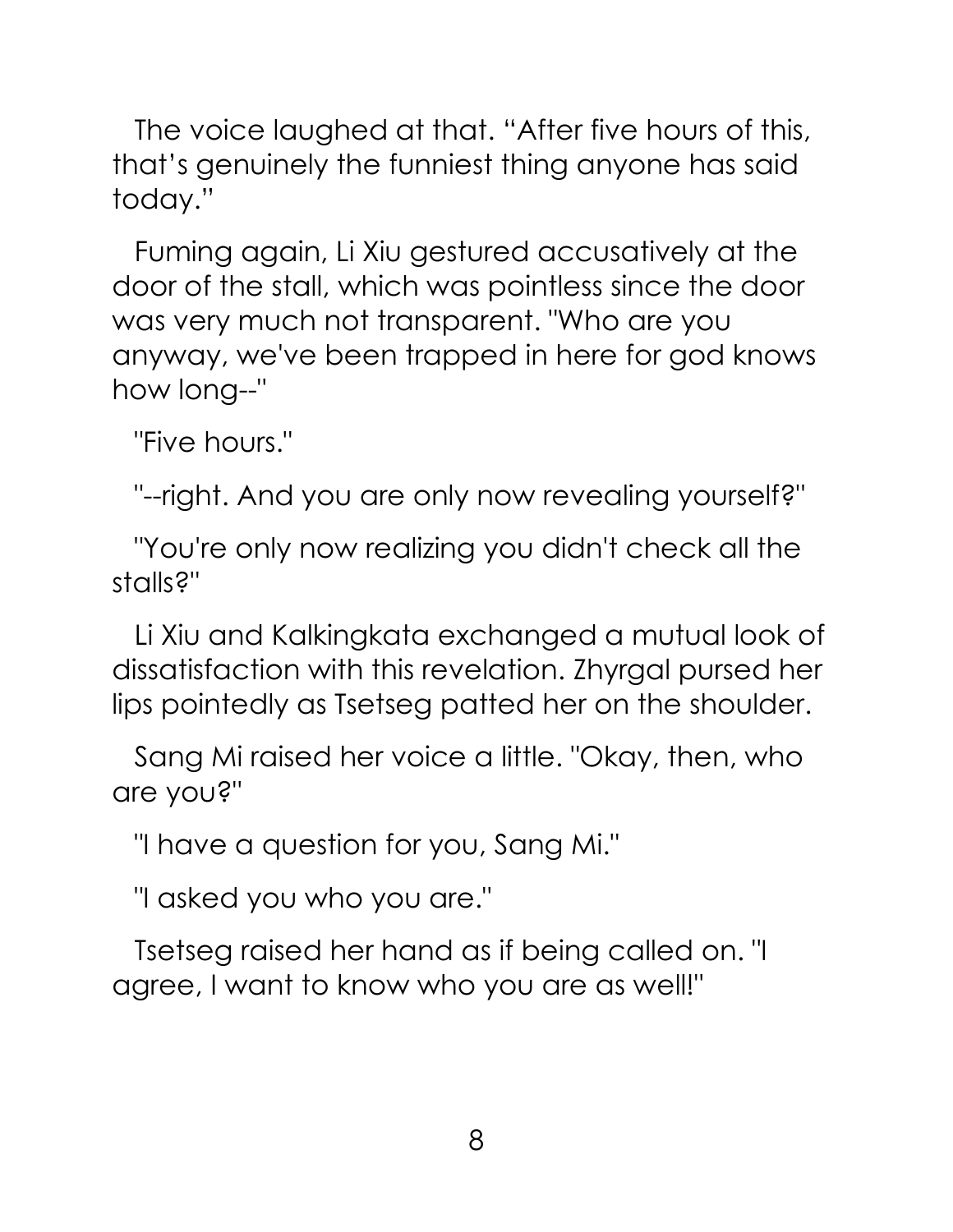The voice sighed. "Come now, you think that's what's important right now? When you're trapped in a nightmare scenario like this?"

"They'll rescue us," Tsetseg asserted. "We're not talking till you give us something to work with. Rright?" She looked around at the others. Sang Mi and Li Xiu were giving each other the odd dirty look. When the voice replied, it sounded almost giddy.

"Hmn, is that so? Honestly, dear, you're adorable. But I'm already trying to help you, why should I give you a card when I hold them all?"

"Then–you caused the accident?" Sang Mi said.

"Don't be ridiculous. Now you really are wasting time."

Zhyrgal took a breath, and then spoke up again, calmly and clearly. "If you are trying to help us, giving us a show of good faith would help build some trust. Especially since you already know things about us, mysterious voice person."

Li Xiu nodded. "Plus, aren't you going to get bored of us not touching the game you seem to want to play with us?"

"Oh–OH! You are good. You're right, this little appetizer isn't filling me up. Let's get to the entre dears. So to answer your questions… hmn. Let's say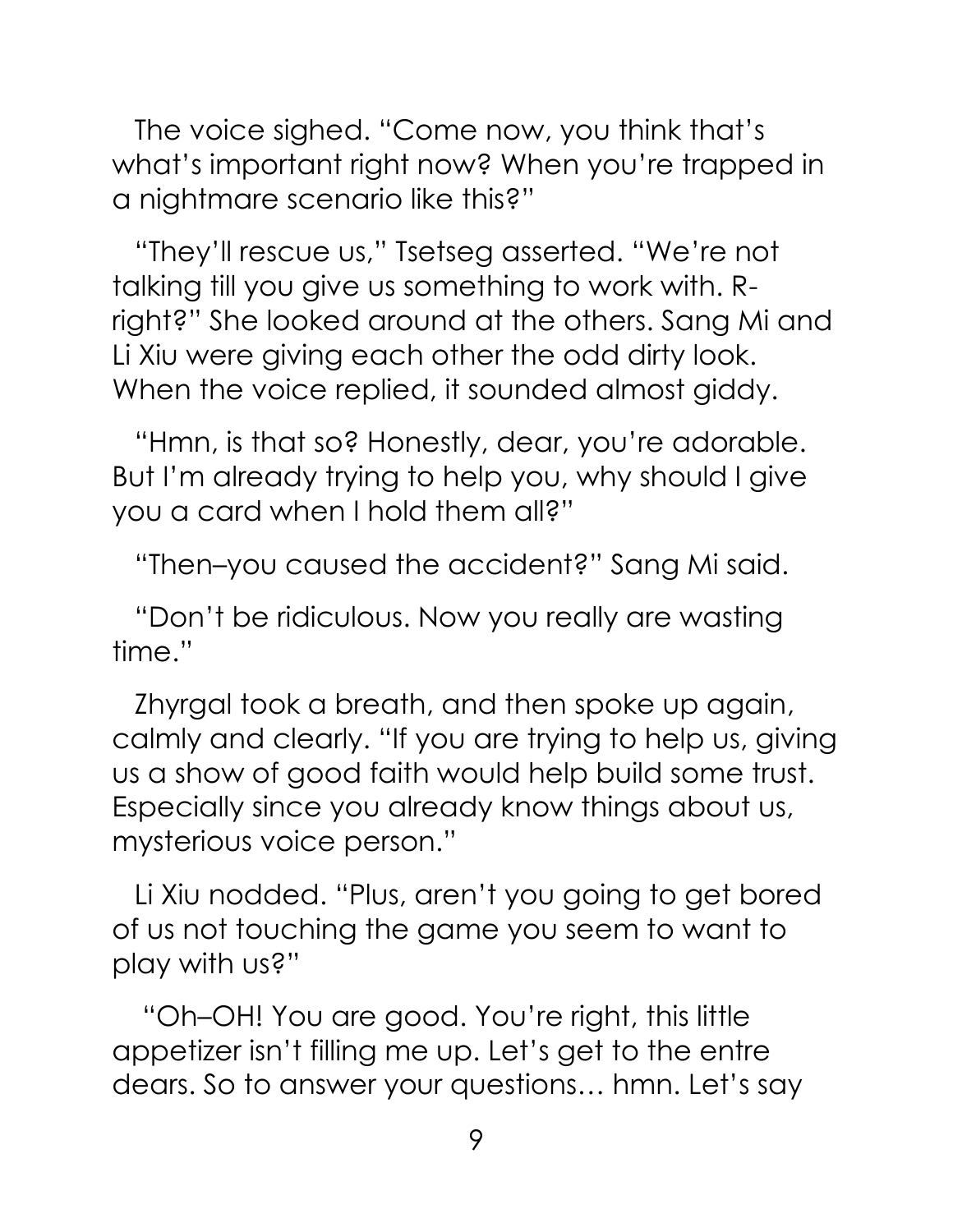that I'm someone in your grade, a new transfer student. For today, call me Saki."

"Another one?" Li Xiu and Kalingkata said in unison, and then glared at each other at the insolence the other would be on their level.

"I'm sure you'll meet me in time. Now, Sang Mi, what did you dream last night?"

Zhyrgal furrowed her brow. Sang Mi raised an eyebrow, "What did I dream? What does that matter. It's a dream."

"Indulge me," Saki said cheerily.

Tsetseg frowned; Li Xiu nudged Sang Mi. Zhyrgal screwed her lips up.

"...Okay well. I dreamed that there was something underground. Metal things. Machines. And something moved wrong, and the whole room shook."

The voice laughed. "And doesn't that strike you as odd?"

"This is a school, there's nothing weird and secret underneath it. And earthquakes happen occasionally, that's just how the ground works."

"And yet, the timing is interesting, wouldn't you say? An awful big coincidence."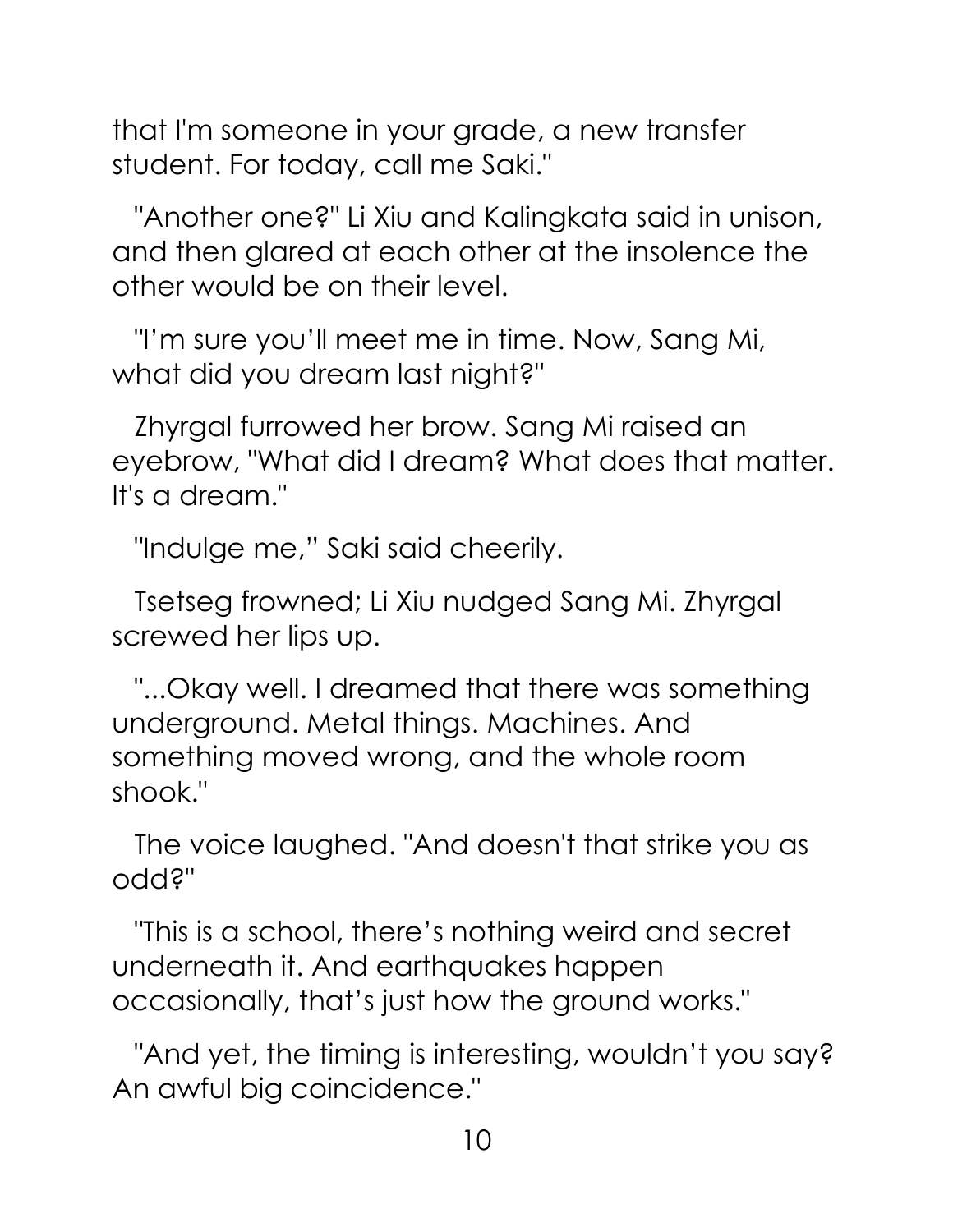It was Tsetseg's turn to get surprisingly loud. "Just come out of there already, this is creeping me out!"

Saki sounded positively chuffed. "I think Miss Jhe there is having some Delirium. Capital D."

"What does that mean, Saki?" Sang Mi asked.

"Go for a punch."

Li Xiu sighed. "This is getting us nowhere. Can one of you vault me over the stall door?"

"What if I'm using the facilities?" Saki said in a pouty voice.

"Then pull your skirt or pants up! Tsetseg, Sang Mi, you each lift up one of my feet. Zhyrgal, you spot me from behind in case I fall."

Somehow, they all worked together properly and vaulted her up in one quick motion. Her face turned to a frown, and she scrambled over the top, coming to a landing on the floor with a thump, and then the door opened to reveal only Li Xiu, holding a portable speaker.

"There was no one in there?" Tsetseg asked obviously.

"Mmm," Zhyrgal offered.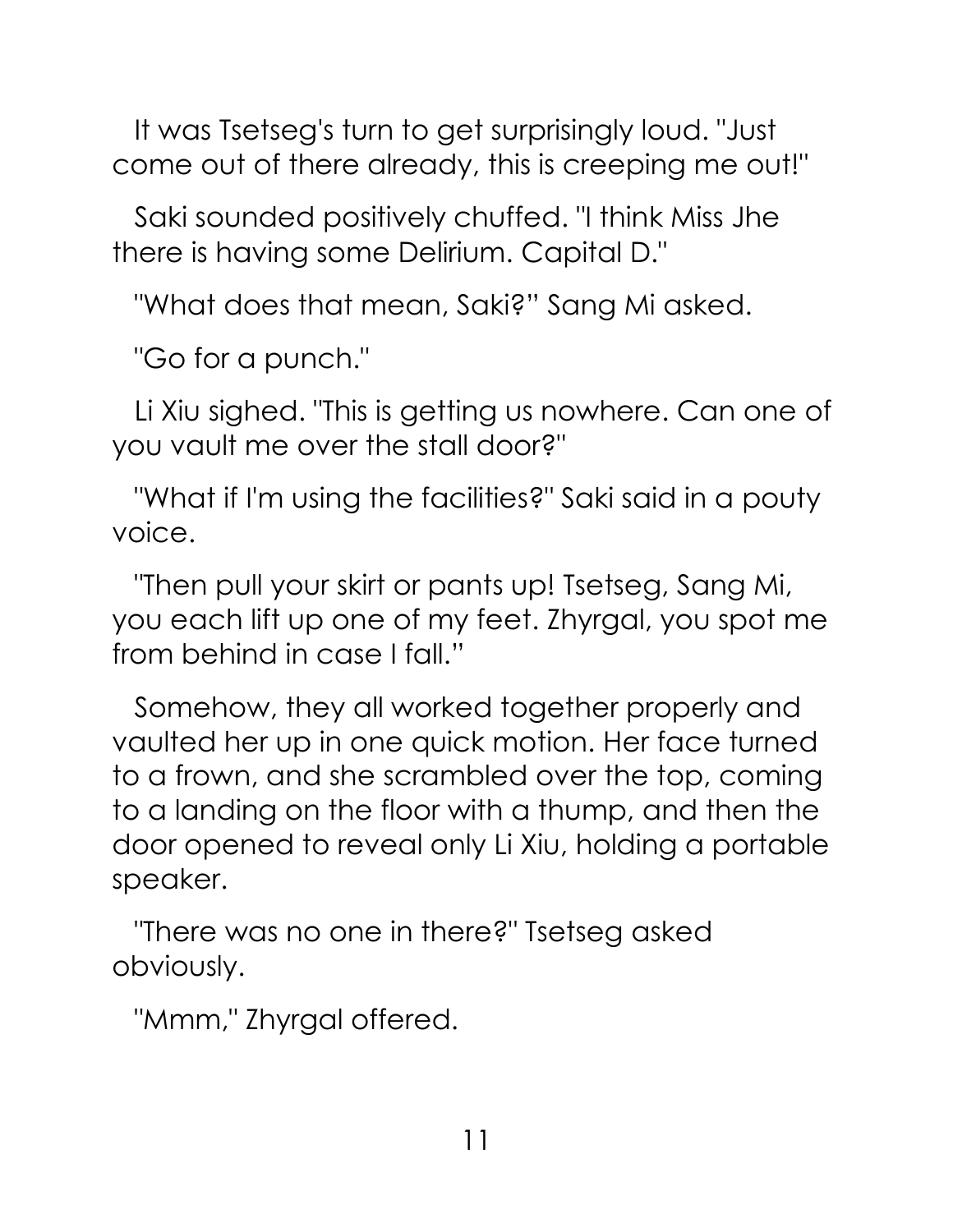Sang Mi turned on her. "Do you know something about this?"

Her face grew serious. "How would I?"

"What the heck is going on?" Li Xiu asked.

"Go for a punch," the speaker said.

"You keep saying that! But what does that mean?"

"What did you watch before you went to sleep last night?"

"You think my dream made this happen, crazy speaker lady?"

"Was it *Saki Sanobashi*?"

"*Saki Sanobashi* isn't real--" Sang Mi's face grew palid.

Tsetseg grabbed Sang Mi by the shoulders and shook her lightly. "What--what is it?"

"*Saki Sanobashi*. Nonsense Japanese with the English title Go for a Punch. Might have been called *Saki's Torture Room* and got garbled. It's a probablyfake video someone made up online hundreds of years ago, either as a prank or based on a dream. People actually made adaptations of it since then. I watched a documentary on it last night. It's about a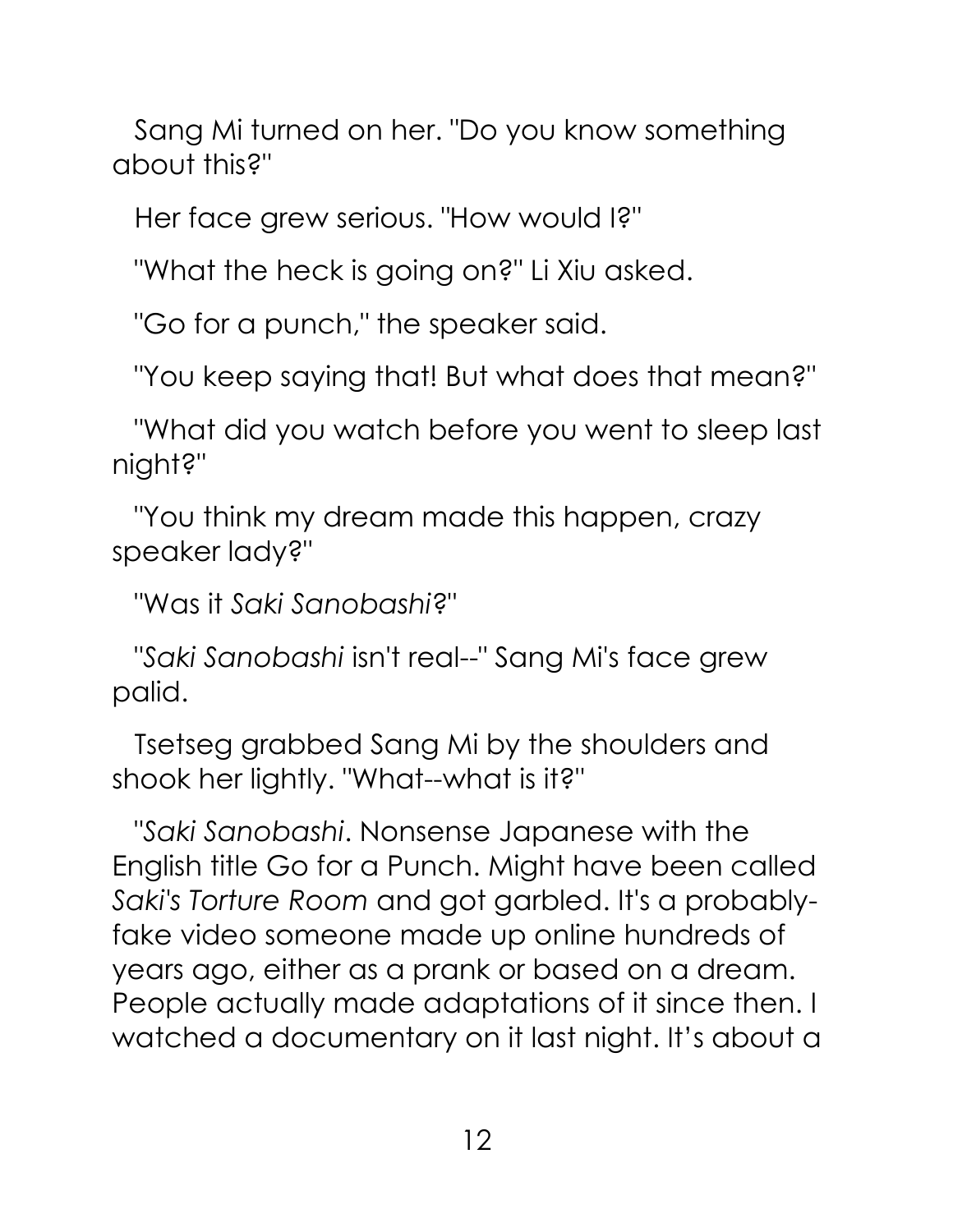group of girls who get trapped in a bathroom, and then..."

Tsetseg shook her arm less lightly, "Then what?"

"...They all die terrible deaths."

"Well that's not going to happen," Zhyrgal said firmly.

"You just need to punch the source of all your problems. Just go for it. Who is really causing you anguish?"

"Shut up, Saki."

"Who? Come on, Sang Mi, who is it? Who is really wrecking things for you? While you cast blame at Li Xiu and Zhyrgal? While you make Tsetseg feel even more left out? Who are you really angry at? Who do you really want to hit?"

"Shut. Up. Saki."

"Make me. Or are you going to keep sniping at the only people who aren't blood related or offworlders who give you the time of day?"

"Turn it off," Zhyrgal said.

"Yeah, you don't need to listen to this," Tsetseg agreed.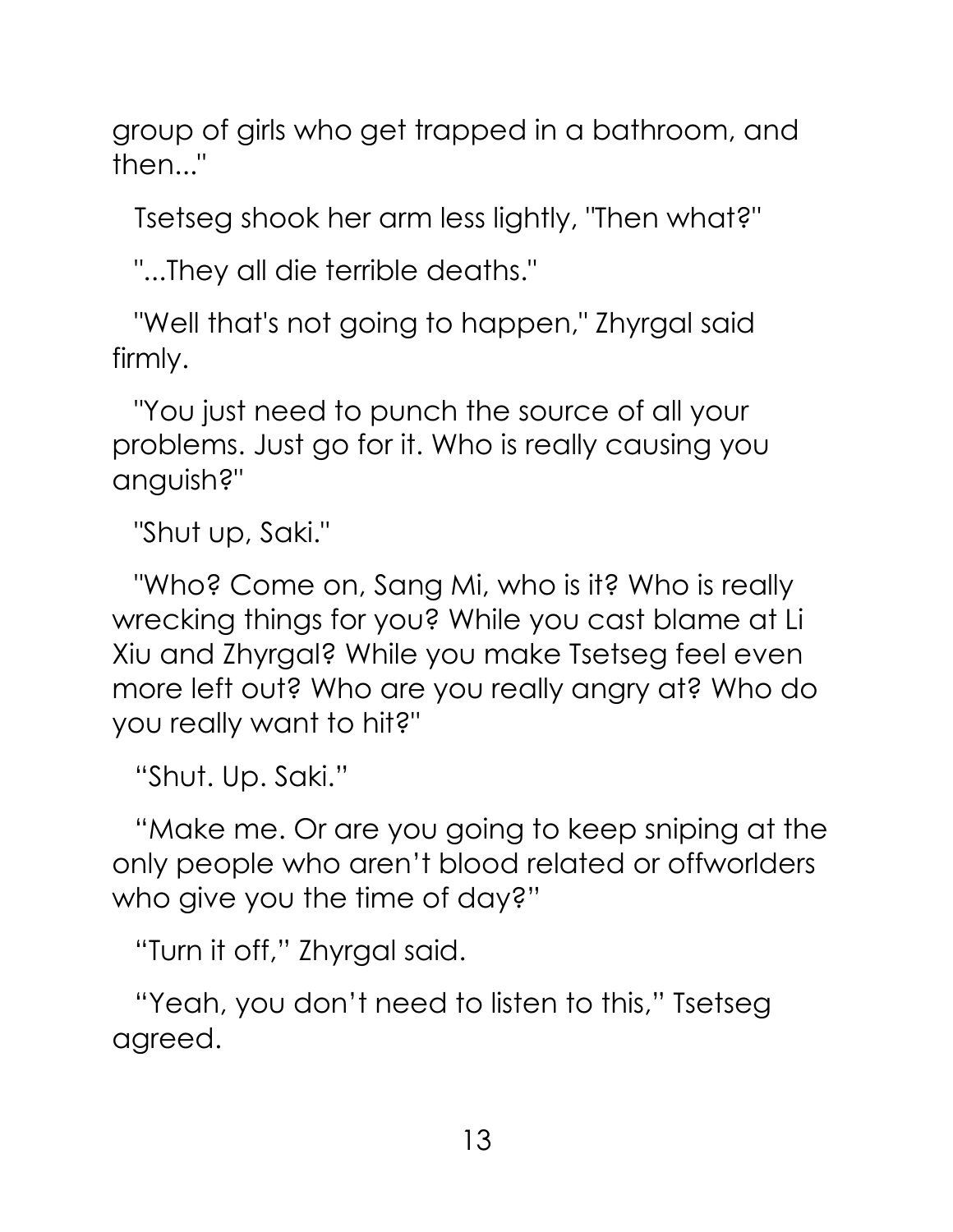Li Xiu rolled her eyes, "...Yeah, I guess even I think it's a bit much." She looked around for a switch, or any controls whatsoever, but couldn't seem to find them.

"You gave yourself the name Kalingkata. Did that make you feel big? Did it help make you feel different from other girls? Not like them? Better?"

Sang Mi lowered her head.

"Come on then. Go for a punch, Sang Mi. Do it. If you could hurt one person, no cameras around to capture it, who would it be? Are you hesitating because you're a coward? Or because you know it really was your dream that put everyone in this situa– "

"SHUT UP!" Sang Mi turned to the mirror, and threw a punch into her own face. The mirror cracked with an earsplitting shatter, splintering from her left cheek, and she pulled her hand back, cursing at the pain. She panted, and in the stunned silence, Li Xiu reached out, and took her bleeding hand. Gently, she knelt down to eye level, and began pulling the bits of glass out. Sang Mi just looked down and watched her do it, trying to keep her welling-up-eyes from spilling over through both kinds of pain. She didn't pull back, or resist. "Thanks," she managed, as Li Xiu pressed paper town from the dispenser against it. Li Xiu almost had time to reply.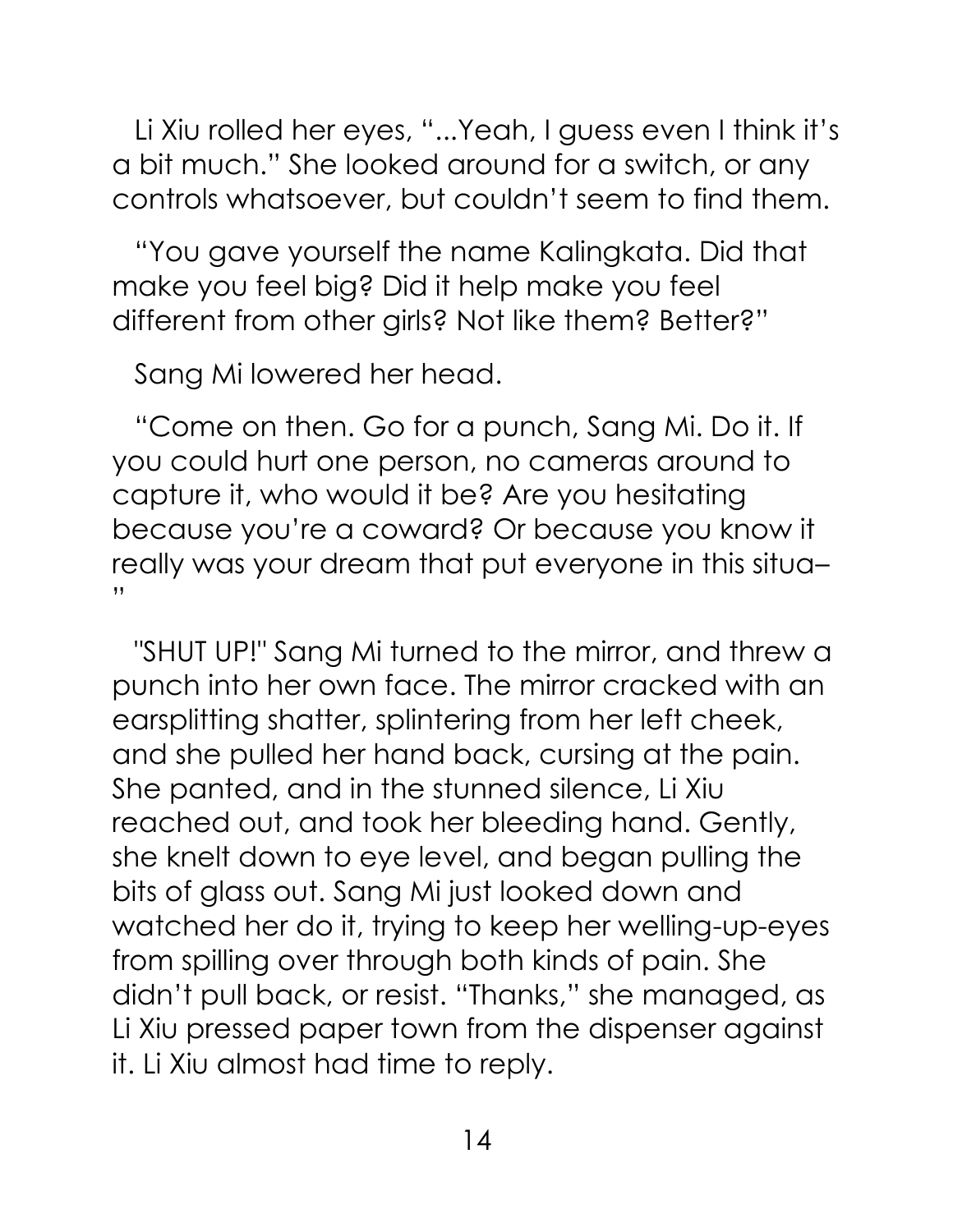But then, there was a gruff voice that called down from above them - muffled by concrete, but they all heard it: "I heard a sound down there--hello?"

All eyes turned to the ceiling with a burst of hope. Li Xiu yelled as loud as she could, "We're down here! Help!"

They all joined in, yelling as loud as they could.

It was only later that they realized they must have dropped the speaker in the chaos.

When they were all free and lowered down, they were taken to a medical tent set up outside the school. There were people in official uniforms running around, and in the middle of the rushing and yelling, the four girls signed a form they were too drowsy to read that they later learned was a non-disclosure agreement. But about what, they weren't sure. They were all checked over, and fine, and soon Sang Mi, Tsetseg, Li Xiu, and Zhyrgal were set up with blankets and paper cups of tea on a bench looking out at their school as a big crane lowered material onto the roof to fix where it had collapsed in. No one had been seriously hurt, thankfully. Zhyrgal was picked up rather quickly by someone, leaving the other three to sit there kicking their feet as they waited for family to come get them.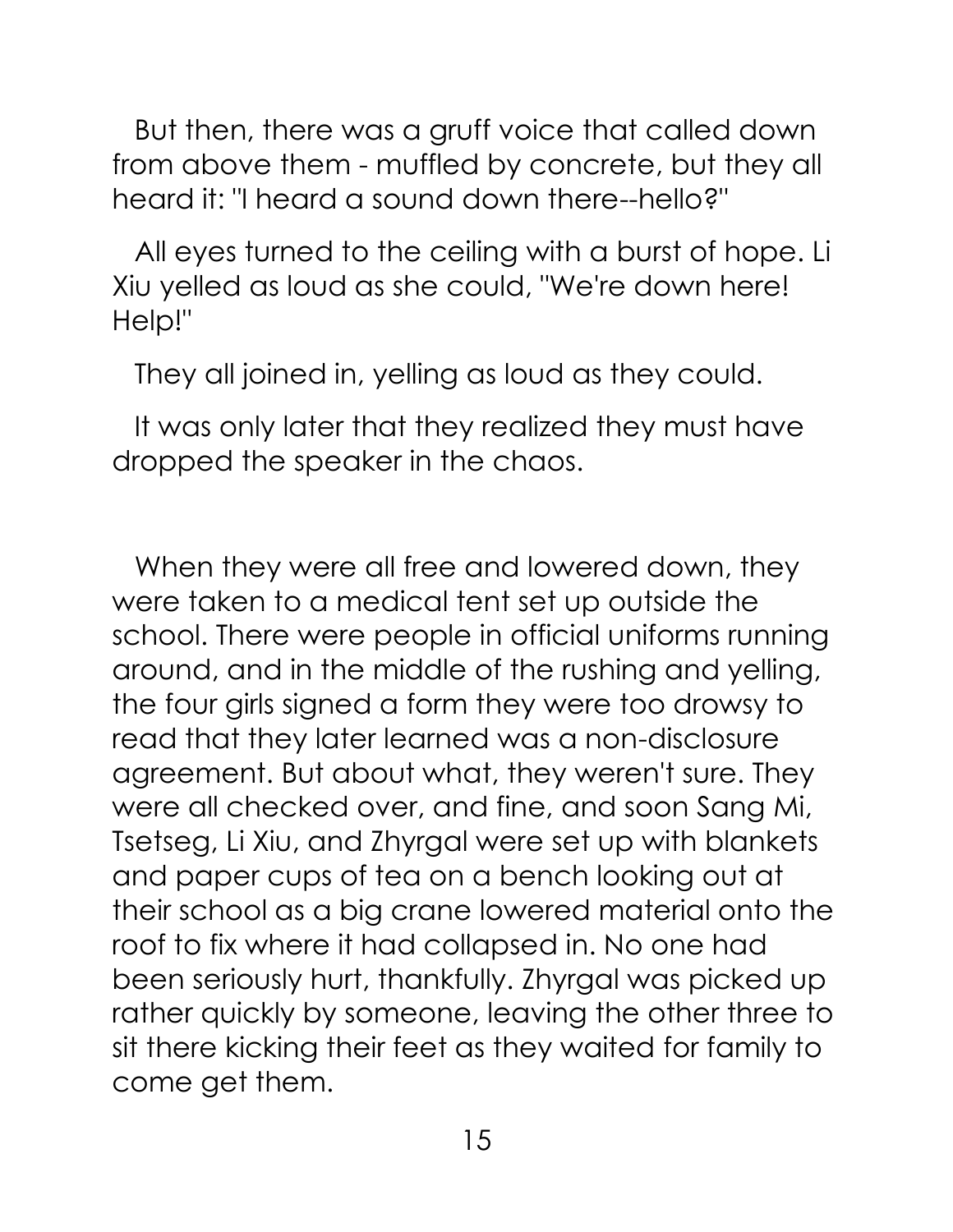"Gosh, I am taking a dip in the swimming pool when I get home..." Li Xiu moaned.

"The pool is usually really busy this time of day," Tsetseg offered.

"Oh, no, our family's pool. At the compound."

They both stared back at her, "You own a pool?" Sang Mi said.

"Yeah?"

They looked at each other. And Sang Mi came to a conclusion.

"Hey so..." Sang Mi bit her lip. "Look, we've had our differences, but we made a good team back there."

"... After you stopped squabbling," Tsetseg muttered.

"Ahem. Yes. But look, we're all kind of similar, even though we're different."

Li Xiu crossed her arms unimpressed, "Oh yeah, how are we remotely similar? Tsetseg is shy, you're a clown, and I'm cool and popular."

"Because none of us have a lot of friends outside of school."

Neither of them had anything to say to that. Li Xiu tried to, but her attempts deflated along with her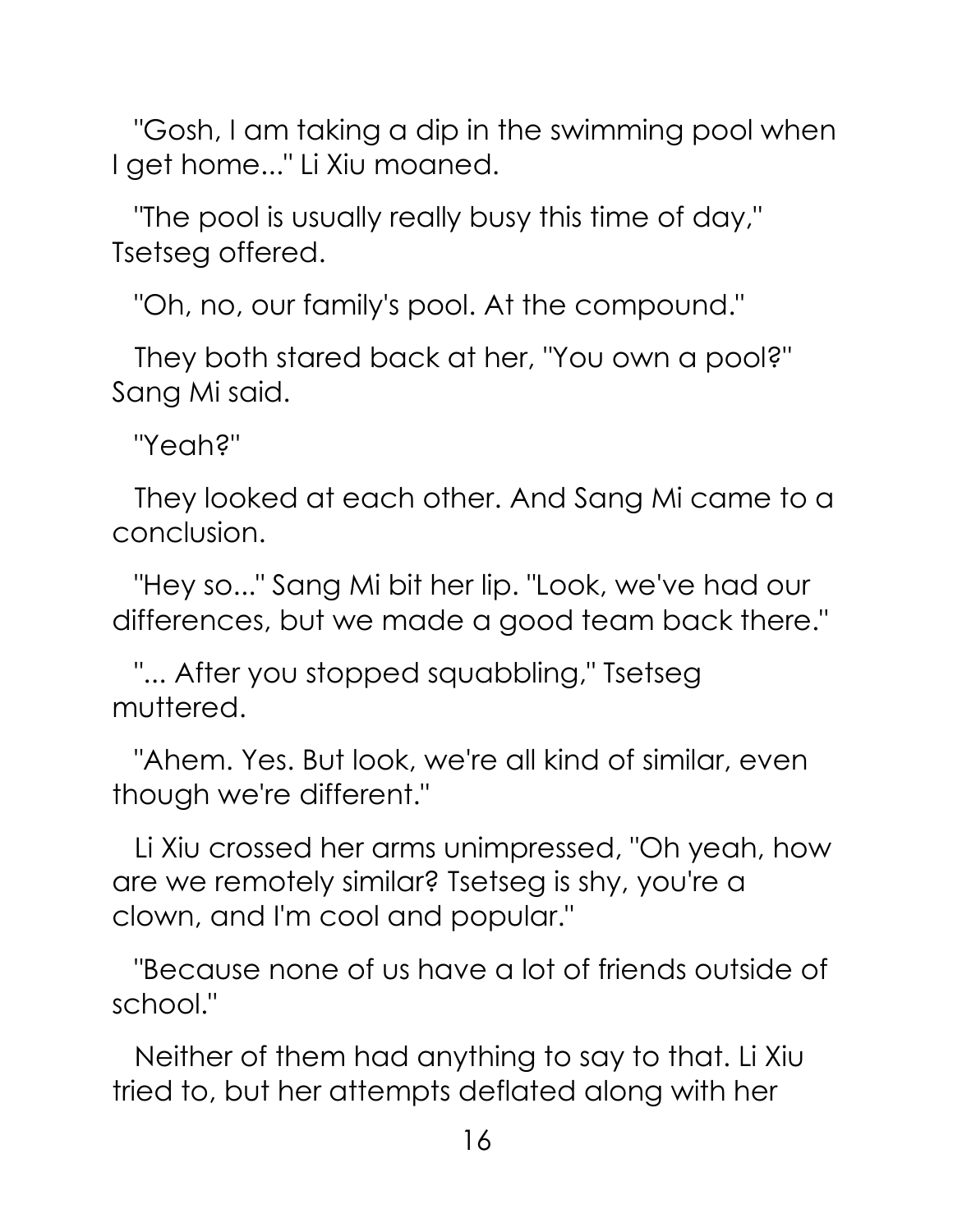pride, and she just stared off at the sunset, wrapping the shock blanket a little closer around her.

So Sang Mi continued, "My brother and I like running RPG sessions for each other. Jae Hyun started showing up recently, but other than that it's usually just us... what if we all met up at the Cao residence and played together?"

"Why at my house?" Li Xiu said.

"Presumably you have the most space," Sang Mi said, avoiding the word 'pool'.

"...I guess that's true. Um, you know you probably wouldn't have guessed it because of how cool I am, but I actually love role playing games," Li Xiu said.

Sang Mi was surprised. "Wait really?"

She nodded, "So... yeah that sounds fun. I guess."

"... I've never played them before," Tsetseg muttered.

"Then we'll teach you! You can bring Bashrat if you want," Sang Mi offered.

Tsetseg lit up, "Okay! That... yeah. I'd like that. Do you want to add each other, you know, on CitrusMessenger..."

Li Xiu and Sang Mi grinned at each other.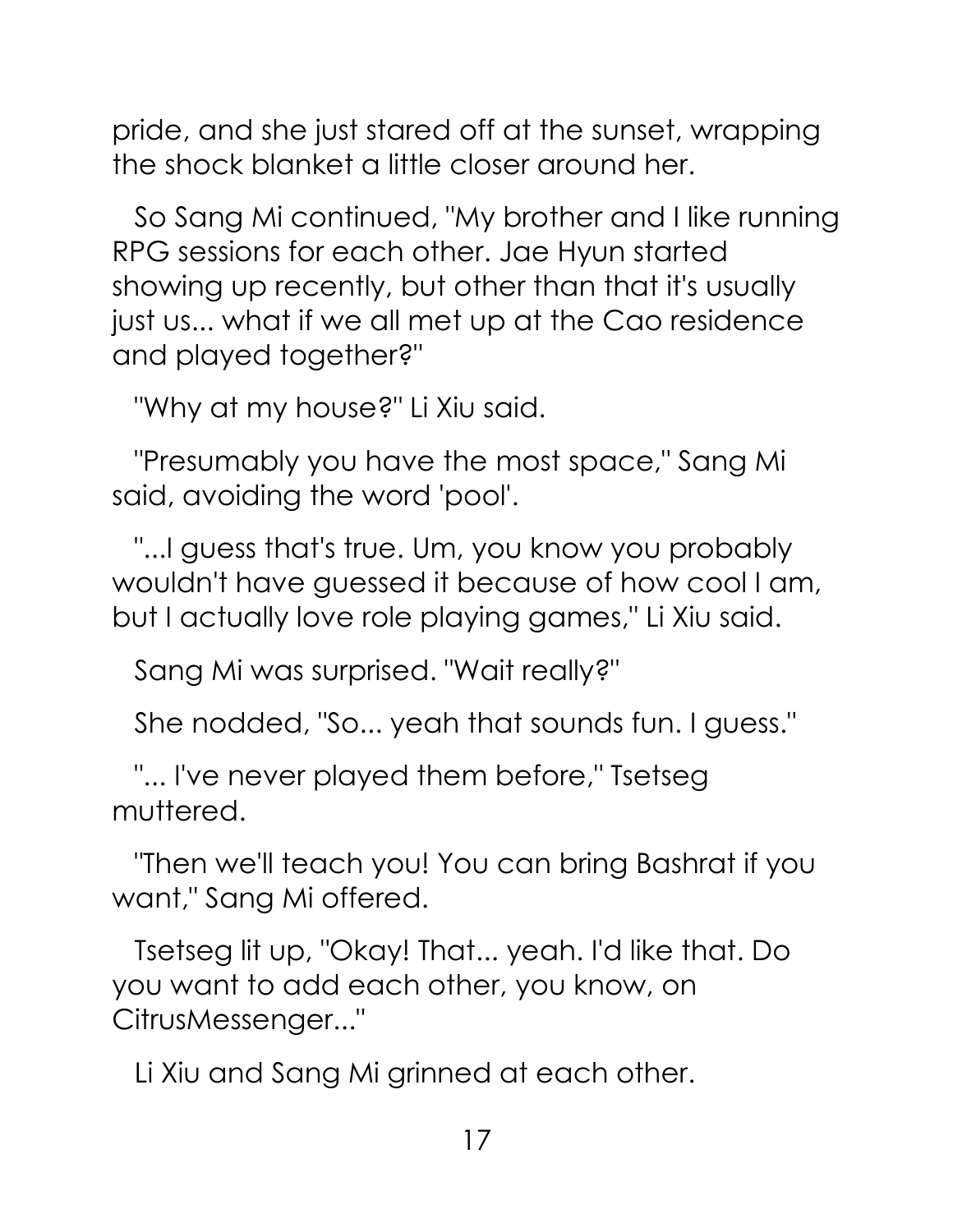"She's cute when she's bashful," Li Xiu noted.

"Don't tease her too hard, we want her to show up!"

"GUYS!"

They all laughed, and clinked their paper cups of tea together. Somehow, things had worked out after all.

It was later that night, as they were all staring at the ceiling, that one of them finally sent the text.

### **CitrusMessenger Chatlog:**

**SansarT:** Hey! Um, did that all actually happen?

**Kalingkata:** Y

**PinkPrincess2424:** omg Kalingkata reply with more than just Y

#### **Kalingkata:** K

**PinkPrincess2424:** yes Tsetseg that really happened I still can't believe it my mom and dad have been fussing over me all night im just glad were all okay

**SansarT:** …Um, what about Saki? I can't stop thinking about her.

**Kalingkata:** Yea, I kinda doubted that was real too. But I doubt its a mass hallucination.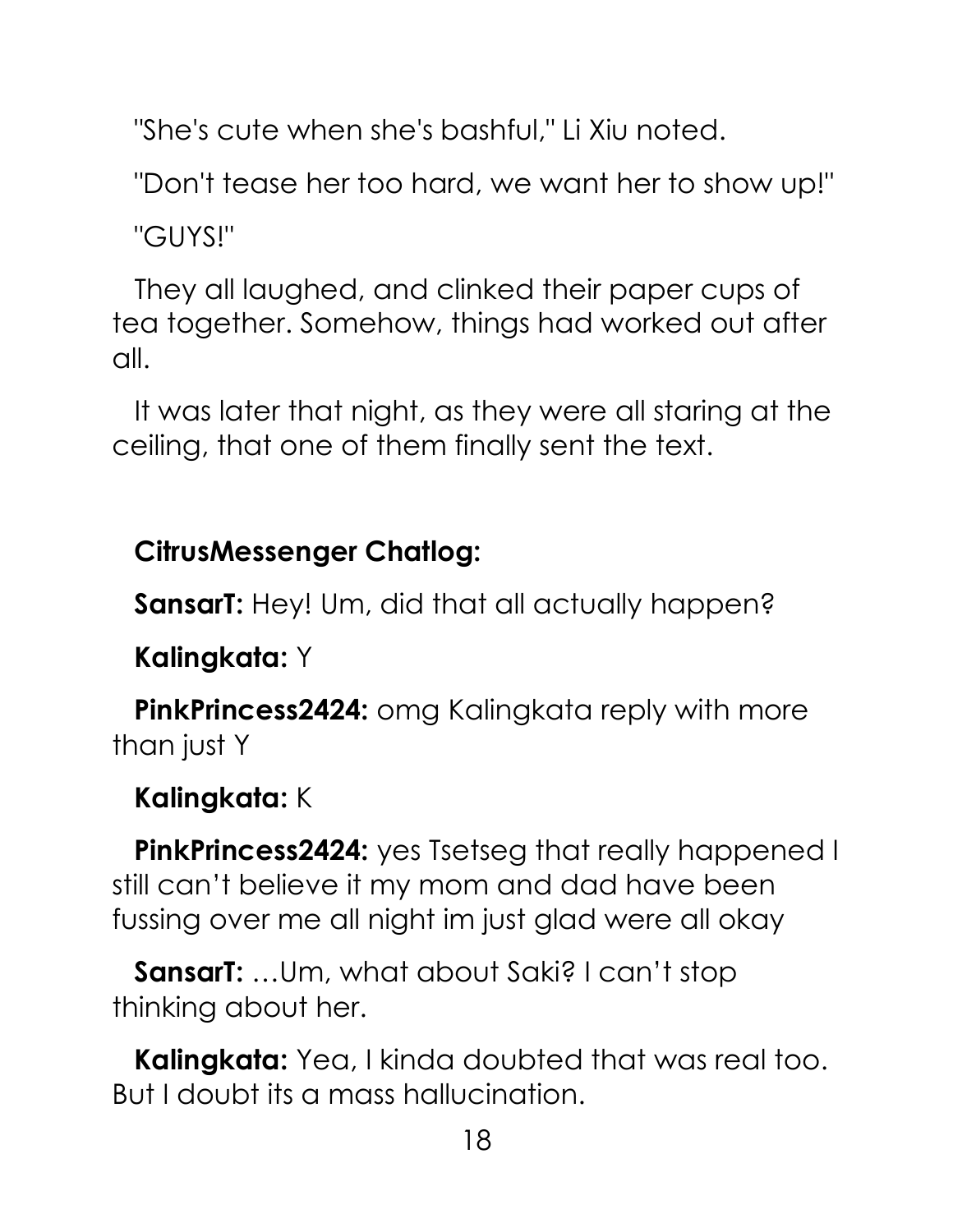**PinkPrincess2424:** i think its best to just 4get about it

**Kalingkata:** I'll 3get about it.

**SansarT:** But how did she know all that stuff????????

**PinkPrincess2424:** It was just some weird prank dont worry about it

**SansarT:** If you say so…

**Kalingkata:** I was posting about what I was watching last night on LemonNote–anyone could have known that. We were just panicked so we didn't think about it. Li Xiu, sadly, is right.

**PinkPrincess2424:** (kissyface emoji)

**Kalingkata:** Don't let it go to your head.

**Tsetseg:** I guess it doesn't matter to me, cause in the end… I'm happy we're all here.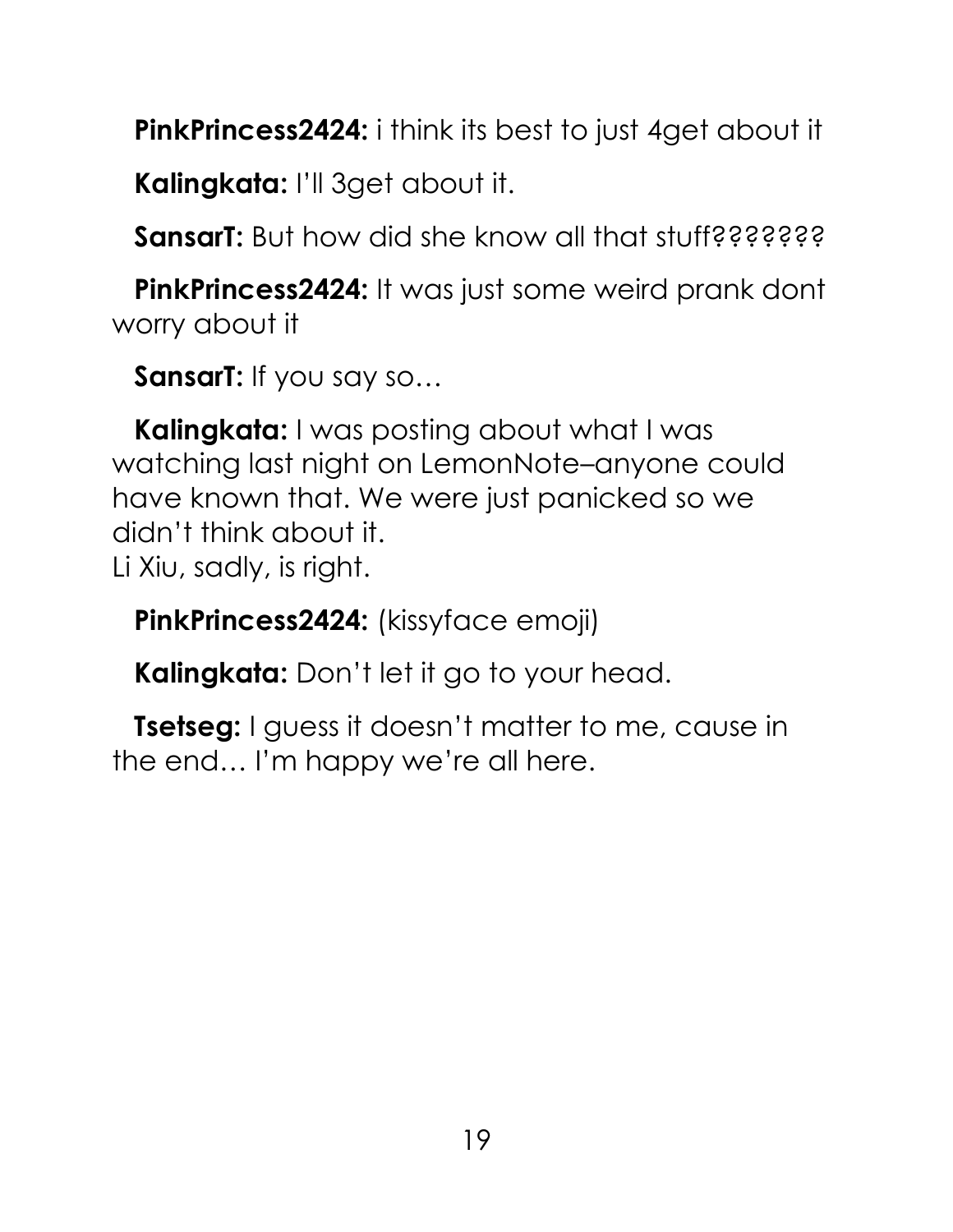### *Available Now From Arcbeatle Press*



*Humanity has fractured, and now in its cracks the seeds of the greatest conflict humanity has ever known begin to take root…*

*Rogan Hallard is on the trail of a rogue scientist, but in trying to catch him and the secrets he stole, Hallard and his crew will find themselves in the crossfire of more than one hidden agenda…*

*Figure 2: Cover of the book WARSONG: Preludes featuring a man kneeling on the ground with a set of cards spread in front of him. His hand is glowing.*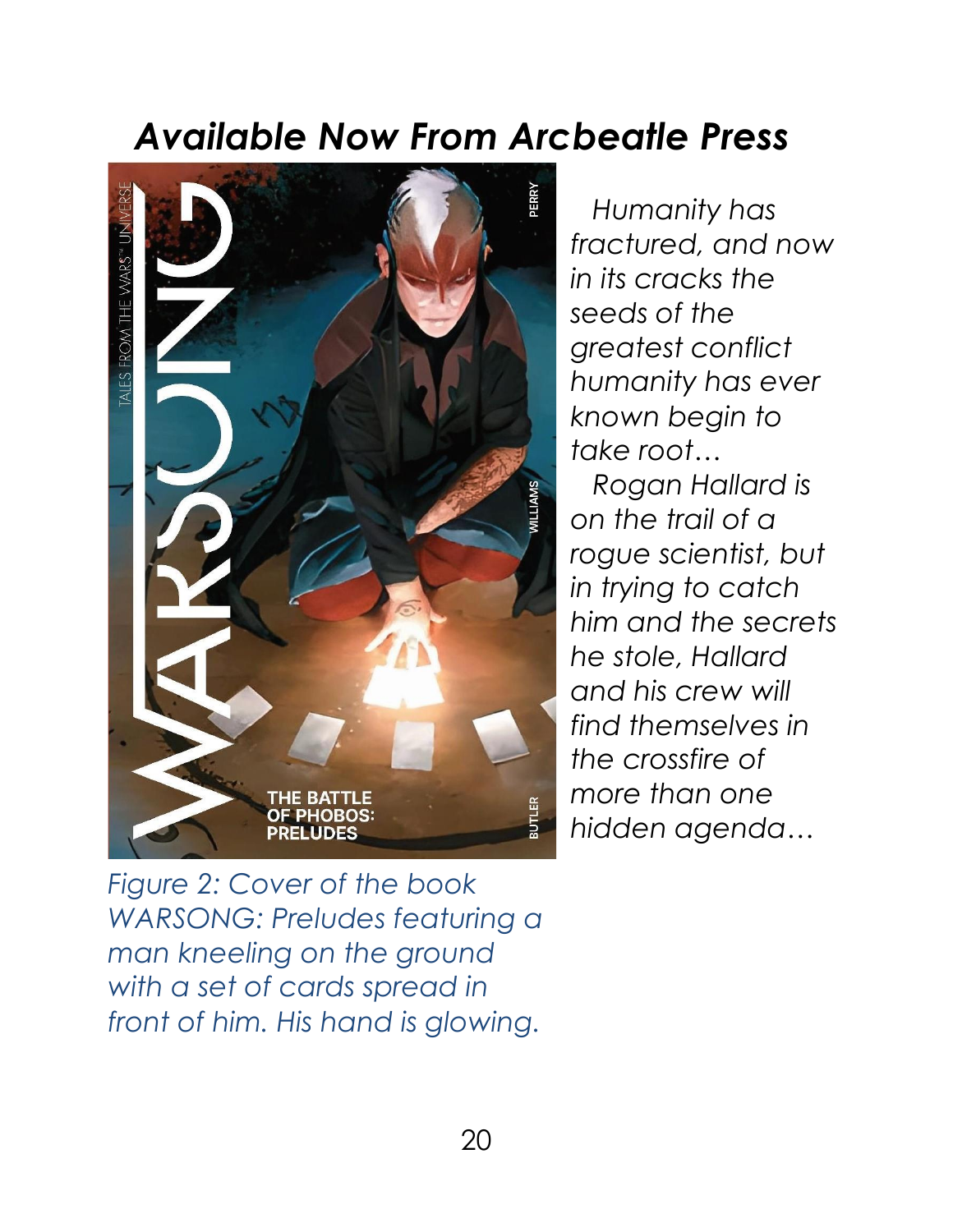*Higen Orochito's ancestors created Shocho: an AI powerful enough to run an entire planet. But when Higen begins to suspect that Shocho is malfunctioning, how can he save both his family and the future?*

*Jack Wilgress lost the family that raised and loved him in order to eke out his own freedom. Now, the family that he found on the edges of space could be*  lost too, but Wilgress isn't going to take that threat *lying down.*

*Featuring three novellas by Nathan P. Butler (Star Wars Tales), Sean E. Williams (Wonder Woman), and Jim Perry (Bladewielders), with a brand new short story by James Wylder (Cwej: Down the Middle).*

*Based on the universe created by writers like New York Times Bestselling Author Michael Stackpole, comes the return of the cult-classic series from Decipher, Inc. and Arcbeatle Press.*

*The journey to the Battle of Phobos begins here. Whose side will you be on?*

*Grab the book now, and begin your adventure… [https://www.amazon.com/WARSONG-Preludes-](https://www.amazon.com/WARSONG-Preludes-Battle-Phobos-Book-ebook/dp/B09ZH5FTQQ)[Battle-Phobos-Book-ebook/dp/B09ZH5FTQQ](https://www.amazon.com/WARSONG-Preludes-Battle-Phobos-Book-ebook/dp/B09ZH5FTQQ)*